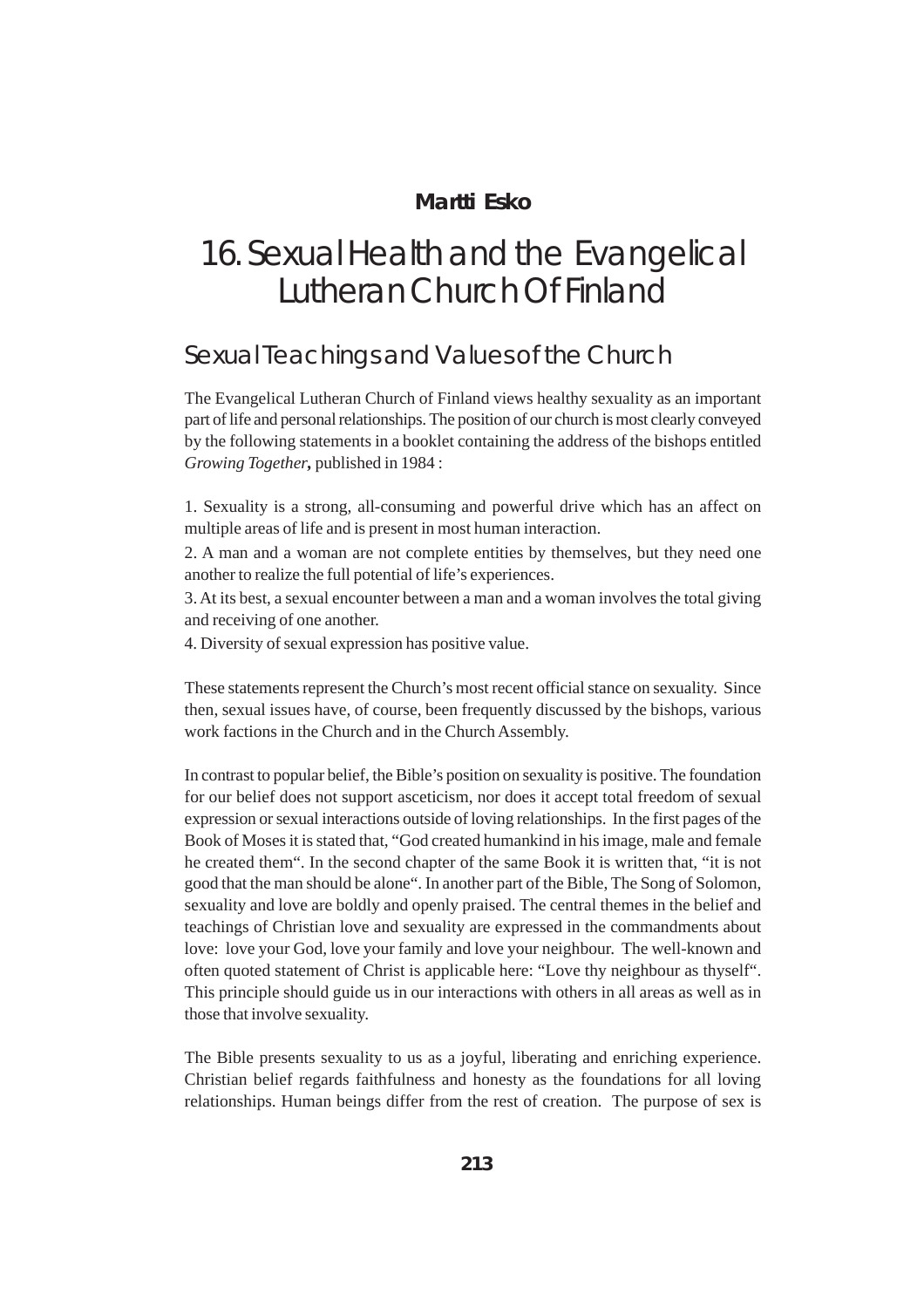more than simply procreation and, therefore, men and women need to be socially responsible in their sexual relations and protective of new life. In every community, including the Church, there are general and common values regarding sexuality. Our community is changing to one of pluralistic values, and many people view some of these values as optional, matters of personal choice and reliant on a sense of personal responsibility. Our Church community has, at least, chosen to support the following four values :

- 1. The equality of individuals and respect for human dignity.
- 2. The acceptance of every person's right to self-determination.
- 3. A sense of social responsibility and neighbourly understanding.
- 4. The respect for truth, experience and knowledge.

These values are also closely connected to sexual behaviour, especially when we try to reconcile contradictory sexual values. The aforementioned values are as important as the following other central values of Judeo – Christian tradition:

1. Each person deserves respect regardless of her/his sex, colour or race.

- 2. Life has more value than death.
- 3. Promote love, not hate
- 4. Promote growth, not regression.

5. Individual freedom is a goal that must be pursued, but only within the ap propriate social context and in a way that does not harm others.

The sexual teachings of our Church, when applied in accordance with these aforementioned general norms, permit sexual behaviour which takes place within the limits of responsibility and well-being of others set by the Christian community. The Church cannot accept sexual behaviour which involves abuse, violence or other forms of cruelty.

"Love is a raging flame. Many waters cannot quench love, neither can floods drown it." The Song of Solomon emphasises the power of sexual love, but also its danger. Everything has its own time and place; love should not be highly disruptive. Sexuality has its own limitations, and the Bible regards crossing the line as sin.

Fidelity and intimacy are inseparable aspects of relationships. Fidelity is the most vital path to true intimacy between a man and a woman. Fidelity is often considered an externally imposed burden and obligation. This view can be altered if, instead, we present the idea of fidelity as an opportunity with special rewards. Sexual therapists often emphasise that their counselling will not succeed unless both parties are fully committed to a monogamous relationship. Fidelity does not signify limiting oneself to interaction with only one person. There is much support for the view that a good long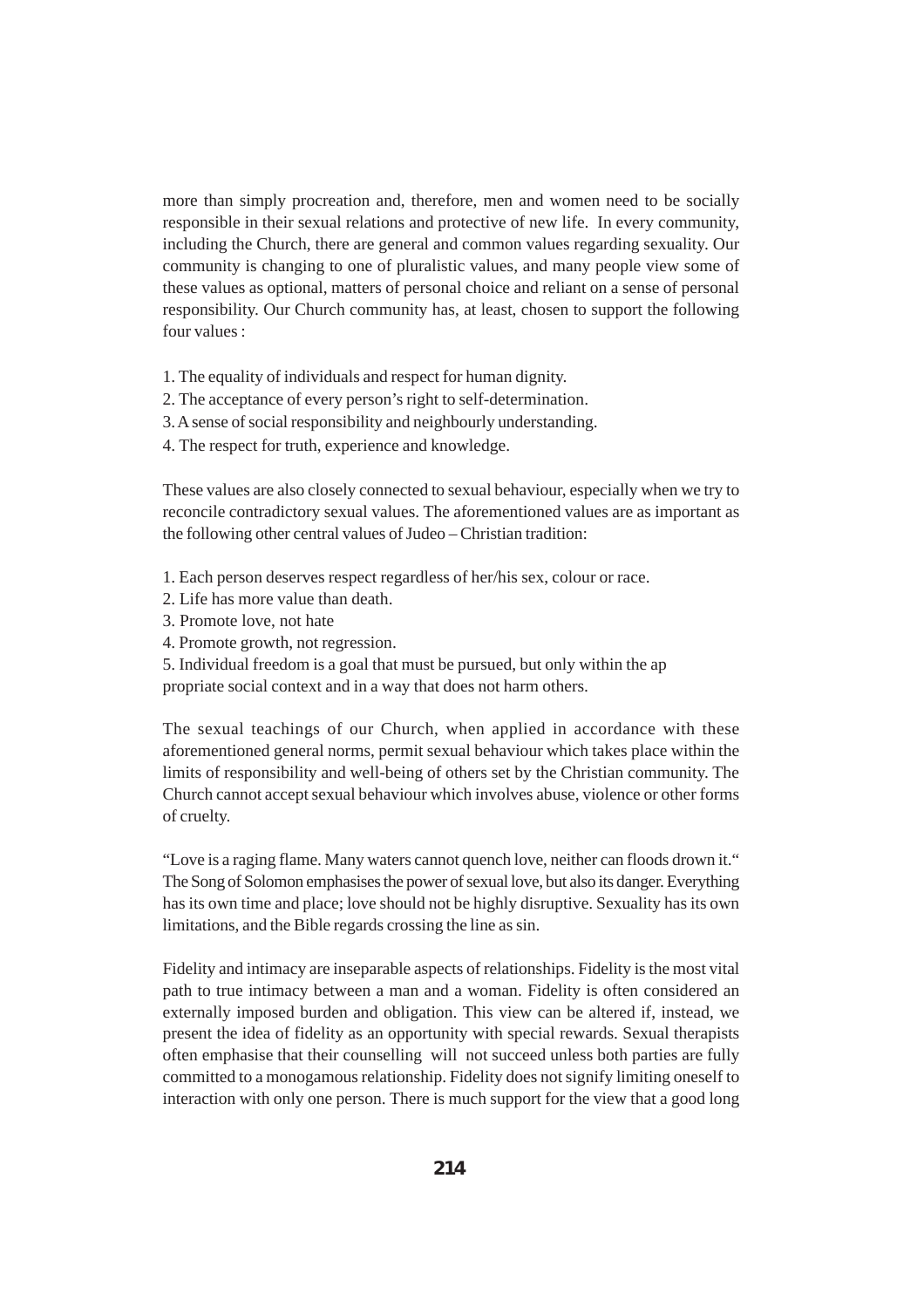term sexual relationship can be built with only one person at a time. This viewpoint of sexuality is also quite close to the ideals of Christian marriage.

## Tasks of the Church in Matters of Sexuality

The Church's first and, perhaps, most important task is to liberate people and relieve them of any burdens they carry with regard to their sexuality. Sexuality often causes anxiety, guilt, self-isolation and feelings and experiences of rejection. In addition, people often engage in sexual acts against their own conscience. The paramount and deep ethical responsibility of the Church surrounding issues of sexuality is in forgiveness, freedom, and the reduction of the burdens of guilt. If the Christian Church does not offer people the tools to liberate themselves, who will?

The second most important task for the Church is to develop and support programs that help people deal with problem areas of their sexuality. The Church is in close contact with people, especially during important years of growth and in times of crisis. For example, in the teachings and studies during confirmation, the Church tries to support the development of a responsible and healthy outlook on sexuality and a channelling of that sexuality into rewarding and positive personal relationships.I n discussions preceding marriage ceremonies, as well as through work with couples and families, and in family counselling and crisis intervention, the Church faces important challenges surrounding questions of sexuality. During a span of over 50 years, the Church has already made systematic progress in the sexual education of couples and families.

The goal of the Church is to help people achieve harmony and happiness with respect to their sexuality and not to try to control a person's sexuality. To work toward this goal, we provide many trained personnel and other resources which help individuals deal with sexual issues, concerns, and problems. In these matters, the Church tries to assume an accepting tone as the foundation of all teachings dealing with sexuality. Control and punishment are inappropriate responses to sexual actions that have no negative consequences. Healthy and positive outcomes from sexual interactions can only be achieved when individuals are knowledgeable enough to avoid and minimise negative ones. Exploitation, rape, subordination and the selfish and ruthless pursuit of one's own sexual interests are all too common. It is the task of the Church to defend the weak and oppressed from various forms of sexual abuse and coercion, exploitation and subordination and the ruthless pursuit of one's own interests. The Church needs to actively work to decrease prostitution, the sexual abuse of minors, and worldwide underground child pornography profiteering. The Church needs to be involved in public discussions of these social issues and be a part of efforts to reduce sexual exploitation and abuse.

The Church has offered family counselling services for more than 50 years, and these services are currently available throughout the whole country. Family counsellors have